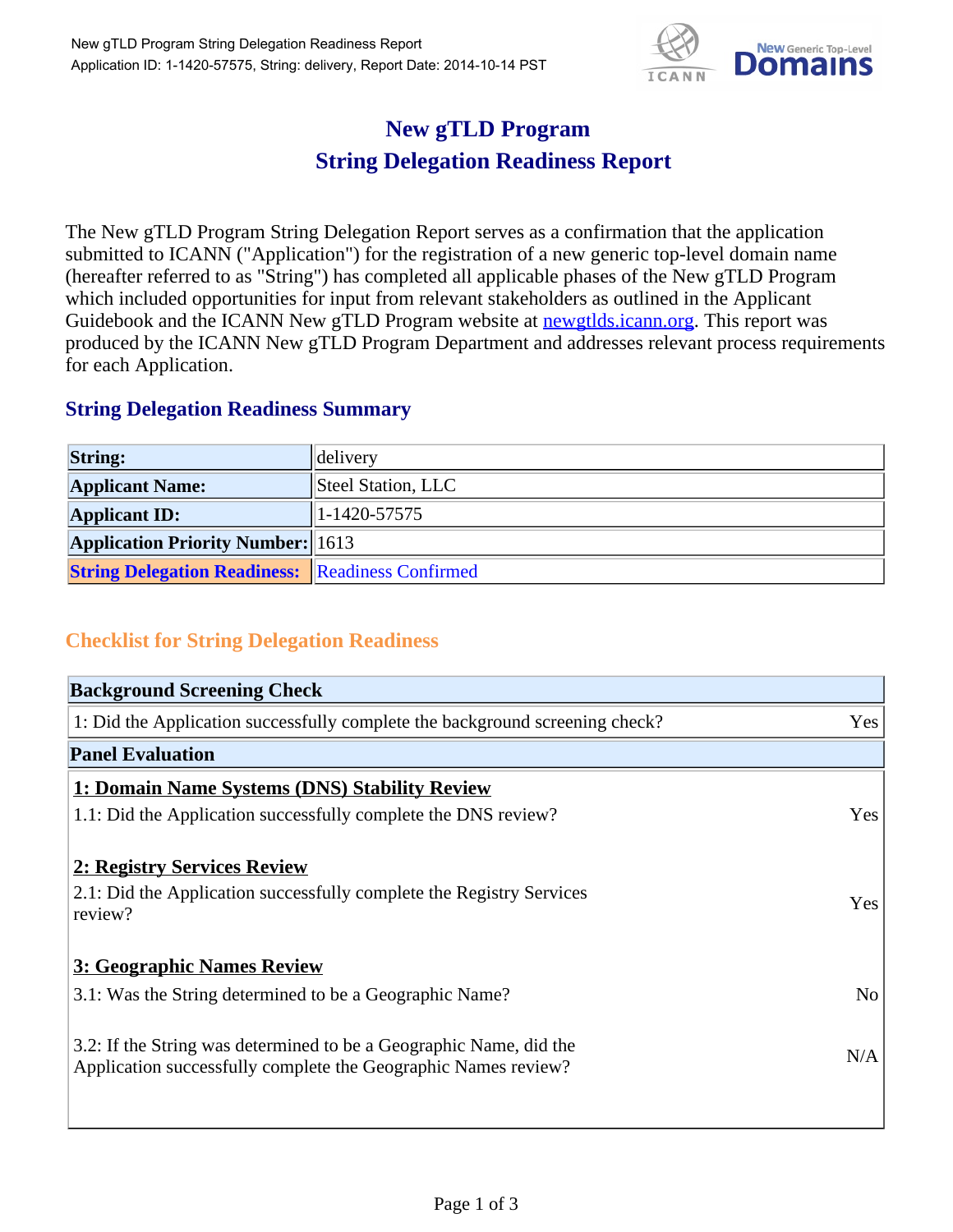

| <b>4: Financial Review</b><br>4.1: Did the Application successfully complete the Financial Capability<br>review?                                                                                                                                                                                                                                             | Yes            |
|--------------------------------------------------------------------------------------------------------------------------------------------------------------------------------------------------------------------------------------------------------------------------------------------------------------------------------------------------------------|----------------|
| <b>5: Technical Review</b><br>5.1: Did the Application successfully complete the Technical and<br><b>Operation Capability review?</b>                                                                                                                                                                                                                        | Yes            |
| <u><b>6: String Similarity Review</b></u><br>6.1: Was the Application determined to not be confusingly similar to other<br>applied for strings, including through String Confusion Objections?                                                                                                                                                               | N <sub>o</sub> |
| 6.2: If the Application was determined to be confusingly similar to other<br>applied for strings, including through String Confusion Objections, did the<br>Application prevail in the string contention resolution process (CPE,<br>Auction, and/or Self-Resolution of String Contention via<br>withdrawal/termination of all other members in contention)? | Yes            |

| <b>Public Comment Period</b>                                                                                                                                                                   |                |
|------------------------------------------------------------------------------------------------------------------------------------------------------------------------------------------------|----------------|
| 1: Was the public provided an opportunity to submit comments on the Application?                                                                                                               | Yes            |
| 2: Were comments for the Application considered by evaluation panels?                                                                                                                          | Yes            |
| <b>Objection Process</b>                                                                                                                                                                       |                |
| 1: Were objections filed against the Application?                                                                                                                                              | <b>No</b>      |
| 2: If objections were filed against the Application, did Applicant prevail in the dispute<br>resolution proceedings for all Legal Rights, Limited Public Interest and Community<br>Objections? | N/A            |
| Governmental Advisory Committee (GAC) Advice                                                                                                                                                   |                |
| 1: Did the GAC have an opportunity to provide advice for the Application?                                                                                                                      | Yes            |
| 2: Did the GAC provide consensus GAC advice that the String should not be approved by<br>the ICANN Board?                                                                                      | <b>No</b>      |
| 3: If the GAC provided consensus GAC advice to the ICANN Board, did the ICANN Board<br>(or New gTLD Program Committee) accept the GAC advice?                                                  | N/A            |
| <b>Accountability Mechanisms</b>                                                                                                                                                               |                |
| 1: Was the Application the subject of a complaint or review through one of ICANN's<br>accountability mechanisms (Reconsideration or Independent Review)?                                       | N <sub>0</sub> |
| 1.1: If yes, did the BGC, ICANN Board or New gTLD Program Committee determine that<br>the Application should not proceed to contracting?                                                       | N/A            |